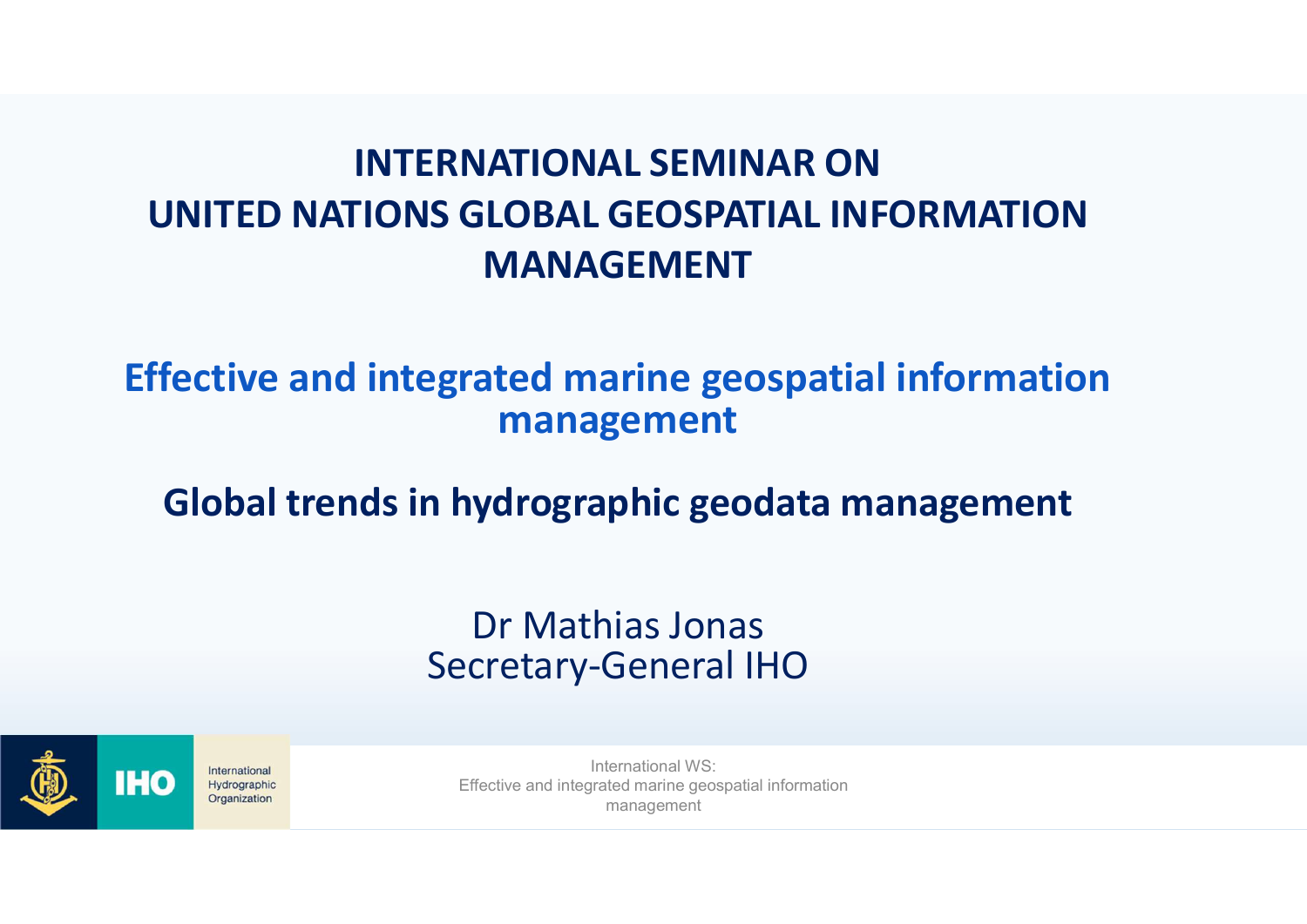# International Hydrographic Organization – tasks and constitution<br>
T TO KNOW THE IHO **EXECUTAL**



- and constitution<br>
 Intergovernmental<br>
Organization in<br>
its own right Organization in its own right
- and constitution<br>
 Intergovernmental<br>
Organization in<br>
its own right<br>
 Governance very similar<br>
to UN Bodies:<br>
Assembly/Council to UN Bodies: Assembly/Council
- Intergovernmental<br>
Organization in<br>
its own right<br>
 Governance very similar<br>
to UN Bodies:<br>
Assembly/Council<br>
 Technical consultative<br>
Organization: works with<br>
recommended standards Organization: works with recommended standards

International **IHO** Hydrographic Organization

International WS: Effective and integrated marine geospatial information management

12/05/2022 2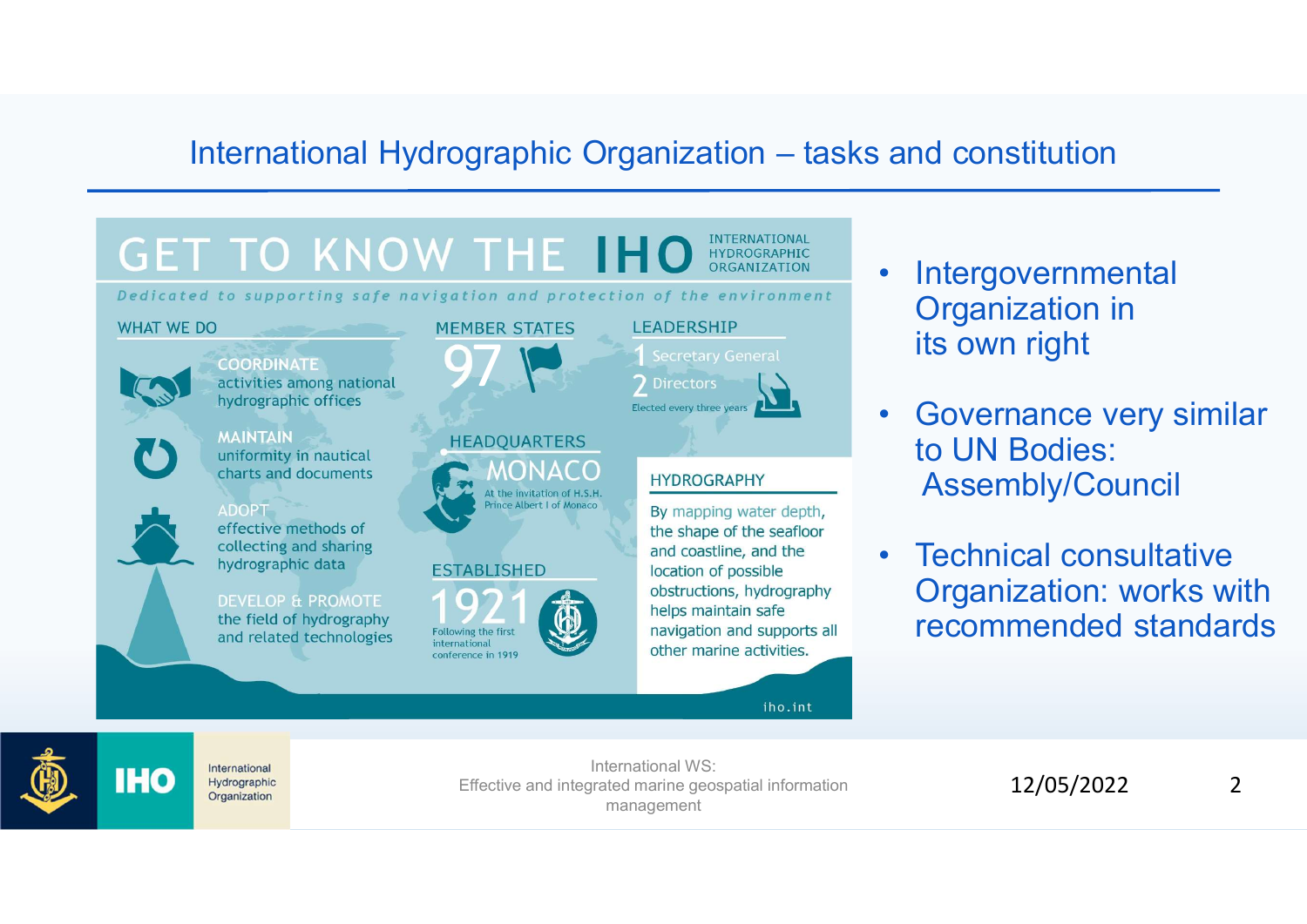### Strategic assumptions of national Hydrographic Offices in terms of data